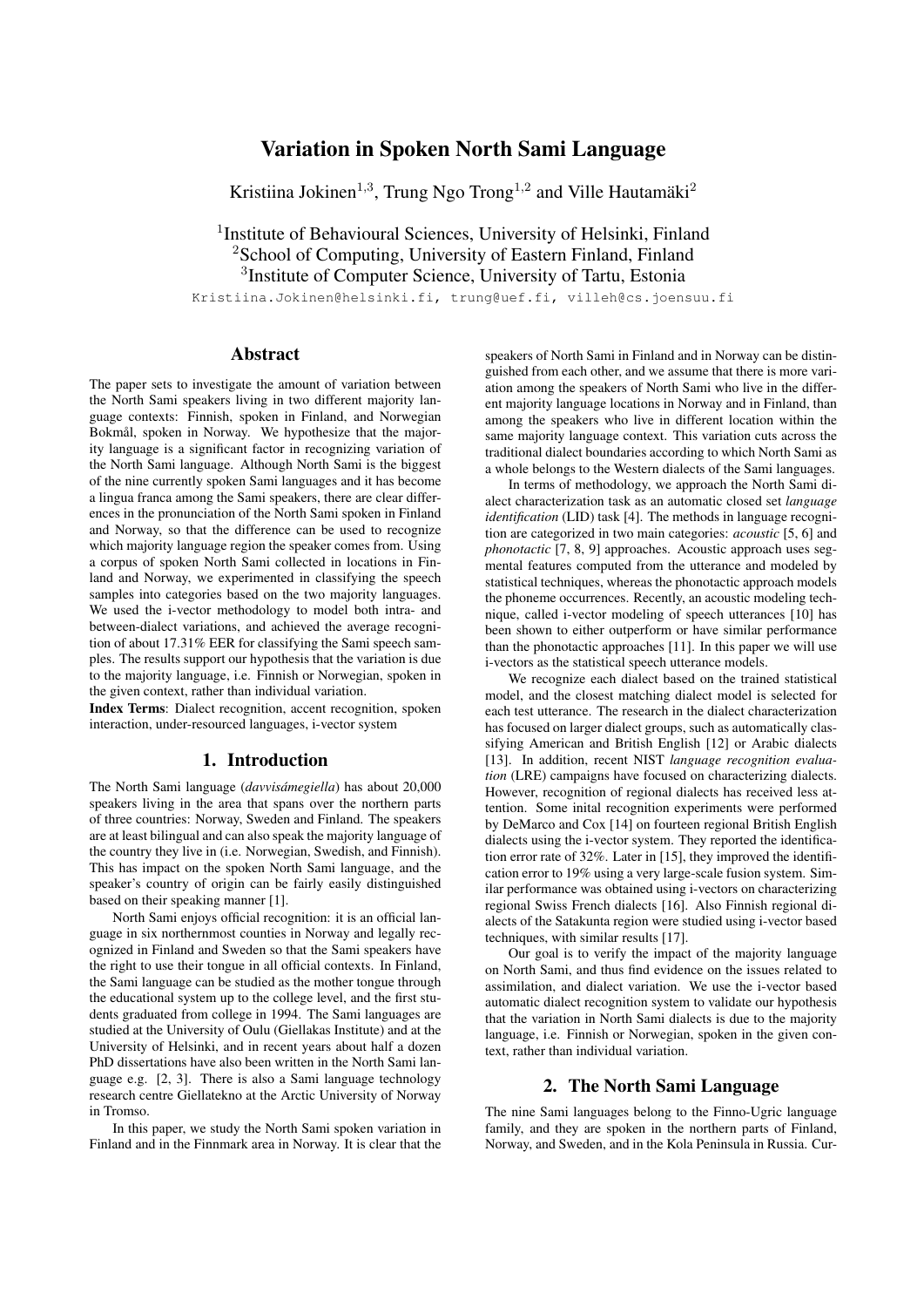

Figure 1: Map of Northern Europe, with the inset showing the data collection sites for this study.

rently there are about 30.000-40.000 Sami speakers, but some Sami languages have already disappeared and some have only a few speakers left [18, 19]. North Sami is the biggest and most widely spoken of the Sami languages, with about 20,000 Sami speakers. It has become a kind of lingua franca among the Sami speakers, used e.g. in news broadcasting.

In practice, however, all Sami speakers are at least bilingual: they also speak the majority language (Finnish, Norwegian, Swedish). Due to active and strong revitalization efforts, especially using the so called "language nests" and legislation, the languages have gained more interest and an official status in the Nordic countries. For example, the Inari Sami language has been systematically supported and the number of speakers has now grown from some tens of elderly people to more than 300 mother tongue speakers in about 20 years [20]. It should be noted, however, that there are more ethnic Sami people than there are speakers of the Sami languages, and the definition of an "ethnic Sami" has been under intense debate [?].

The Sami languages form a continuum without any sharp dialect and language boundaries, but the different Sami languages are not necessarily mutually intelligible. Traditionally the Sami languages have been divided into Eastern and Western dialects: e.g. North Sami belongs to the Western group, and the geographically close Inari Sami to the Eastern group. North Sami is itself divided further into three main dialects: Torne Sami, Finnmark Sami, and Sea Sami.

In this study, we focus only on North Sami variation. Our data is collected within the DigiSami project [21, 22] in the main Finnmark region where North Sami is spoken. Figure 1 shows the North Sami speaking area and the data collection sites used in this study.

Spoken language shows variation related to individual speakers. For instance, according to [1], there are dialect variations within Karasjok area in Finnmark (one of our data collection locations), which means that within one dialect area, such as the Finnmark Sami, one can find differences in the pronunciation, especially in diphthongs.

However, the Finnmark area cuts across the current state boarders of Finland and Norway, and we hypothesize that the differences in spoken North Sami language in Finnmark are bigger between the languages spoken in the two majority language areas (Finland and Norway) than between the various data collection sites in the Finnmark area general. In other words, the variation can be related to the different majority languages spoken in the area, and it shows the influence of Finnish and Norwegian on the spoken North Sami. It is interesting that although there exists a written standard language for North Sami (and for the other Sami languages as well), such variation can also cause uncertainty in the written form.

The differences in the Sami languages mainly concern morphophonetic variation, while syntactic changes are fairly small [23]. For instance, in the Eastern dialects the vowel system contains three low vowels  $/i/$  :  $/a/$  :  $/i/$  whereas Western dialects have only two /ä/ : /a/:

> gálgat /kalkah/ : galgat /kâlkah/ 'must' gápmagiid /kaapm(a)ij/ : cápmii /cääpmij/

Also diphthongs in the Eastern dialects become open:

miessi /miessii/ 'a fawn': geassi /kiassii/: /kiessii/ 'summer' ¨ luohti /luohtii/ 'a yoik':goahti /kuähtii/: /kuohtii/ 'teepee, trad. dwelling'

In the Eastern dialects, /k/ in between vowels has disappeared, and /p/ has changed into /v/:

> johka /joohka/ : joga /joo.a/ 'river' lohpi /lohpii/ : lobi /loovii/ 'permission'

Diphtongs are one of the most complex issues in the North Sami phoneme system. There are four diphtongs (/eä/ as in leat 'to be', /ie/ as in giella 'language', /oa/ as in boahtit 'to come', /uo/ as in vuodjat 'to swim', but they vary between the individual speakers. E.g. in our data, one of the speakers in the Utsjoki sample pronounces the diphthong "uo" as /ye'/, although in general it would be pronounced /ue/. Another interesting observation is that the phoneme  $/u/$ , which does not belong to the original set of Sami phonemes, now appears in new loanwords such as "universitehta" 'university' in the Norwegian side. In North Sami spoken in Finland, the word is pronounced with an ordinary /u/.

It is also interesting that unvoiced unaspirated stop tend to become voiced apparently due to the Norwegian influence, and also the consonant /r/ is pronounced "weaker" in Norway than in Finland. In Norway, the speakers also reduce vowels more than in Finland, especially  $/a/$  and  $\frac{a}{a}$  in the second syllable of two-syllabic words, and in the fourth syllable in four-syllabic words.

### 3. Automatic Dialect Recognition

In this work, we represent an utterance using the fixed length and low-dimensional latent variable vector in the *total variability space* [10]. This is commonly called an i-vector, and it contains the variability in the utterance, such as dialect, speaker and the recording session. The *Gaussian mixture model* (GMM) supervector, M, of an utterance is represented as [10],

$$
\mathbf{M} = \mathbf{m} + \mathbf{Tw},\tag{1}
$$

where  $m$  is the utterance independent component (the universal background model or UBM supervector), T is a rectangular low rank matrix and w is an independent random vector of distribution  $\mathcal{N}(\mathbf{0}, \mathbf{I})$ . T represents the captured variabilities in the supervector space. It is estimated by the *expectation maximization* (EM) algorithm similar to estimating the V matrix in *joint factor analysis* (JFA) [24], with the exception that every training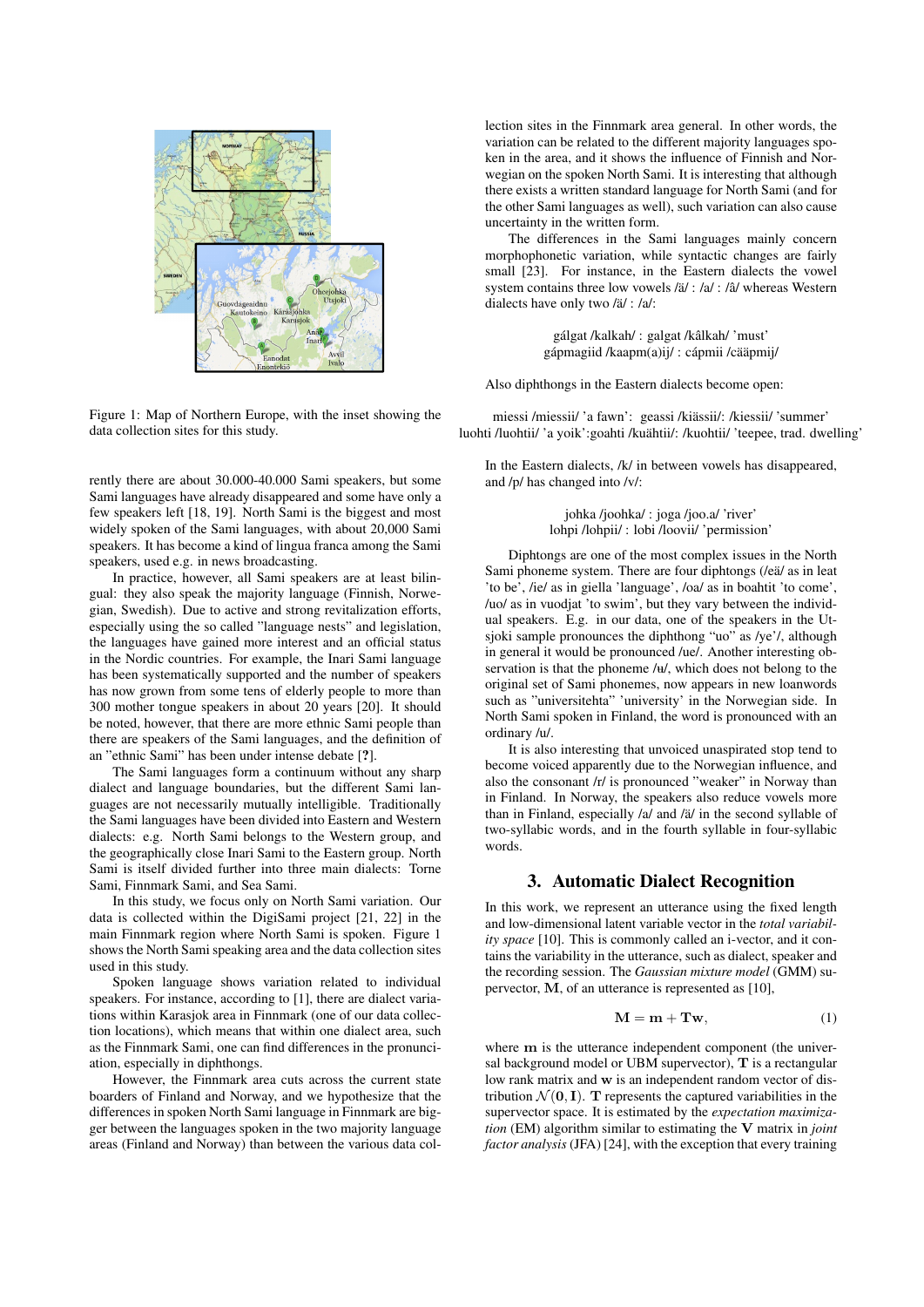utterance of a given model is treated as belonging to a different class. The extracted i-vector is then the mean of the posterior distribution of w.

As the extracted i-vectors contain both intra- and interdialect variability, we use *heteroscedastic linear discriminant analysis* (HLDA) [25] to project the i-vectors onto a space where inter-dialect variability is maximized and intra-dialect variability is minimized. In standard HLDA technique, the vectors of size *n* are projected into subspace  $p < n$ , using HLDA matrix  $\mathbf{A} \in \mathbb{R}^{n \times n}$ . *Within-class covariance normalization* (WCCN) is then used to compensate unwanted intra-class variations in the total variability space [25]. Given two i-vectors  $w_{\text{test}}$  and  $w_{\text{target}}^d$  for dialect d, cosine similarity score t is computed as follows:

$$
t = \frac{\hat{\mathbf{w}}_{\text{test}}^T \hat{\mathbf{w}}_{\text{target}}^d}{\|\hat{\mathbf{w}}_{\text{test}}\| \|\hat{\mathbf{w}}_{\text{target}}^d\|}
$$
(2)

where  $\hat{\mathbf{w}}_{\text{test}}$  is,

$$
\hat{\mathbf{w}}_{\text{test}} = \mathbf{A}^T \mathbf{w}_{\text{test}} \tag{3}
$$

Further,  $\mathbf{\hat{w}}_{target}^d$  is the average i-vector over all the training utterances in dialect d. This score a calculated for all target languages, and we identify the dialect by the one with highest degree of similarity. It is also notable that only the dialect labels involves in computing HLDA, hence, the system doesn't know which utterances belong to Norwegian or Finnish, and provides unbiased results concerned the effect of majority languages.

### 4. Evaluation setup

#### 4.1. Data

Our data consists of North Sami speech samples collected in three villages in Finland: Utsjoki (Ohcejohka), Inari (Anár) and Ivalo (Avvil), and in two villages in Norway: Kautokeino (Guovdageaid) and Karasjoki (Kárášjohka). The locations were selected so that the main Sami speaking areas were represented with different North Sami dialects, and the main Sami central towns were also represented. The events were organized at high schools and in community halls and libraries, and the participants took part in three different tasks: Wikipedia article planning and writing in the Sami language, Wikipedia article reading aloud in the Sami language, and free conversation in the Sami language, see more of the DigiSami data and data collection in [21, 22]

There are 28 participants, 10 men and 18 women. Their ages range from 16 to 65 years: 17 were 16-21 years old, five 30-44 years old, and six 49-65 years old. All but one of the participants were native speakers of North Sami. One participant in Kautokeino had learnt North Sami as a second language, but he was a fluent speaker and used North Sami daily at work. The participants (or their parents if under-aged) were asked to sign a data usage agreement where they allowed the data collection and its use for research purposes.

All participants were bilingual, and spoke either Finnish (Utsjoki, Ivalo, Inari), or Norwegian (Kautokeino and Karasjoki). Most participants had lived their life in the Sami area, although not in the same town or village. Ten participants had also lived in bigger cities in the southern part of the area for a short period of time. Almost all (26) participants reported they use North Sami daily; one participant reported using North Sami weekly and one participant monthly.

It is interesting that most participants reported using North Sami in their main daily activities when communicating with

Table 1: Number of speakers and utterances within each location in the Sami corpus.

|    | #Speakers #utterances |
|----|-----------------------|
|    | 123                   |
| 6  | 82                    |
| 6  | 83                    |
| 5  | 126                   |
|    | 87                    |
| 25 | 501                   |
|    |                       |

family members (89%), teachers and co-workers (75%), but less than half (46%) used North Sami when communicating in other social situations in shops, offices, and restaurants. This may reflect the fact that the interlocutors in shops and offices are often majority language speakers. Another interesting observation is that 57% of the participants said they use North Sami with all the people they communicated with, i.e. with both family members and outsiders, while two participants reported they use North Sami when communicating with outsiders, not with family members.

For the experiments we selected read speech from 25 participants to the data collection. Table 1 shows the number of speakers and utterances within each dialect. For our purposes, all the audio files were partitioned into wave files of 30 seconds chunks, and downsampled to 8 kHz sampling rate.

#### 4.2. Evaluation measurement

Results are reported in terms of average detection cost  $(C_{\text{avg}})$  [4] and average equal error rate (EER<sub>avg</sub>). EER indicates the operating point where false alarm and miss alarm probabilities are equal.  $C_{\text{DET}}$  is defined as [4],

$$
C_{\text{DET}} = C_{\text{miss}} P_{\text{tar}} P_{\text{miss}}(L_a)
$$
  
+ 
$$
C_{\text{fa}} (1 - P_{\text{tar}}) \frac{1}{J - 1} \sum_{k \neq j} P_{\text{fa}}(L_j, L_k)
$$
 (4)

where  $P_{\text{miss}}$  denotes the miss probability (or false rejection rate), i.e., a test segment of dialect  $L_i$  is rejected as being in that dialect.  $P_{fa}(L_i, L_k)$  is the probability when a test segment of dialect  $L_k$  is accepted as being in dialect  $L_i$ . The costs,  $C_{\text{miss}}$ and  $C_{\text{fa}}$  are both set to 1 and  $P_{\text{tar}}$ , the prior probability of a target accent, is set to 0.5 as in [4].

### 5. Results

To compensate for the lack of sufficient data in training and evaluation, we first trained the UBM and the T-matrix using the Finnish language PERSO corpus [26] corresponding to 30916 utterances in total. This corpus is similar to the DigiSami corpus with respect to the way the data is collected and structured. In order to reduce the factor created by speaker variation during evaluation, we used the leave-one-speaker-out (LOSO) strategy, already used in [25]. For each target accent, we randomly select a speaker, and his/her utterances are left-out which form an independent evaluation set equally combined of 5 dialects. The remaining utterances are used for training the target models. The HLDA dimensions were re-trained in each LOSO iteration from the training portion of the utterances. We repeat the experiments six times with different set of excluded speakers, so all users from each dialect are used in both training and evaluation set.

Table 2 shows the performance for each individual North Sami dialect. Generally, Norwegian dialects (i.e. Kautokeino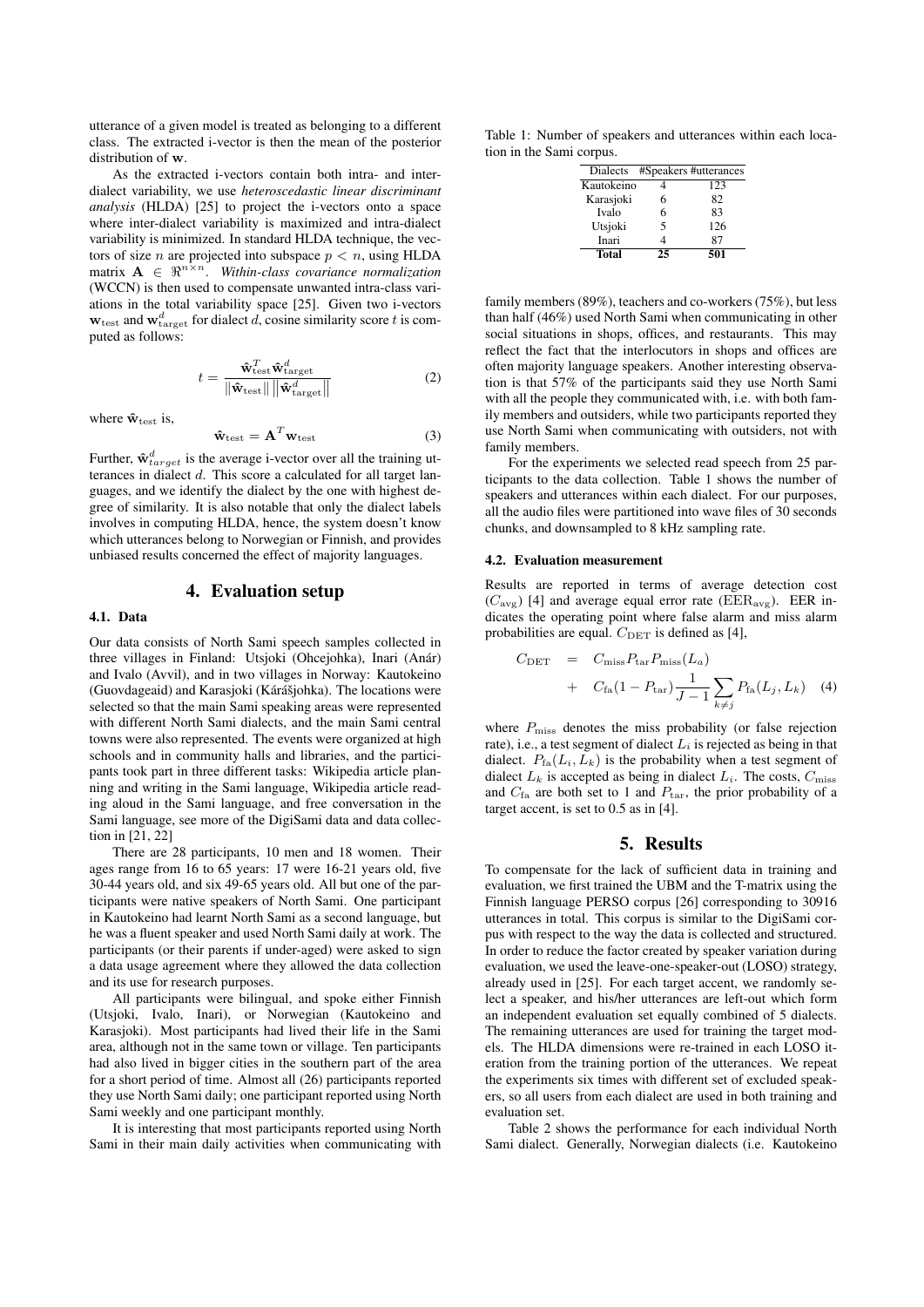

Figure 2: Confusion matrix of identified utterances.

and Karasjoki) attain lower recognition accuracy with average EER of 20.11%. Conversely, the system achieves decent performance on Finnish Sami with expected EER of 15.43%. Figure 2 shows the confusion matrix in which we treat the problem as dialect identification task. The red square region represents confusion between identifying Norwegian Sami dialects (Kautokeino and Karasjoki), while the yellow square region is the confusion among Finnish Sami dialects (Inari, Utsjoki, Ivalo), and green region indicates mis-identification rate between the two main dialects. The matrix emphasized strong confusion in identifying Kautokeino and Karasjoki, which may be caused by their close regional relation. Additionally, there is mixed confusion between Norwegian Sami and Finnish Sami represented by the amount of Karasjoki and Kautokeino utterances which are misclassified as Inari ones. This can be interpreted as a transition zone between the two major dialects. However, the mis-identification rates are significantly lower for Utsjoki and Ivalo which highlights the clear border between the spoken dialects in Norway (Kautokeino and Karasjoki) and those spoken in Finland (Ivalo, Utsjoki, Inari). Moreover, the better performance in Ivalo and Utsjoki indicates their closed relation to Finnish, since we used PERSO, Finnish corpus, for training the UBM, the results are biased toward enhancing the discrimination of Finnish North Sami. This supports the view that the majority language has an impact on the dialect among bilingual speakers. This is especially pronounced in the case of North Sami, since the majority languages Norwegian and Finnish are linguistically quite different from each other.

Table 2: Recognition accuracy per each dialect in the Sami corpus. Results are reported in terms of EER  $(\%)$  and  $C_{\text{DET}}$ .

| Dialect    |       | EER $(\%)$ $C_{\text{DET}}$ x100 |
|------------|-------|----------------------------------|
| Kautokeino | 24.43 | 26.00                            |
| Karasjoki  | 15.79 | 15.74                            |
| Inari      | 28.26 | 23.95                            |
| Utsjoki    | 10.37 | 13.54                            |
| Ivalo      | 7.66  | 9.72                             |
| Average    | 17.31 | 17.79                            |

In particular, the results from Utsjoki and Ivalo indicate that the speech of the subjects is fairly uniform and adapted to the speech of the other participants of that area. On the other hand, the confusions between Karasjoki and Inari as well as Kautokeino and Karasjoki samples show that the speakers do not form such a uniform group. In fact, the confusion between KauTable 3: Confusion matrix on the Sami dialect recognition task.

|       |           | Predicted label |         |
|-------|-----------|-----------------|---------|
|       |           | Norwegian       | Finnish |
| True  | Norwegian | 166             | 101     |
| label | Finnish   | 86              |         |

tokeino and Karasjoki samples may be due to the fact that both locations are in Norway, and North Sami is spoken in a more standardized manner in Norway than in Finland (cf. Utsjoki and Ivalo). The confusion between Karasjoki and Inari samples is interesting since the participants have wide age range and the locations are in different countries. It may simply reflect more active contacts between the speakers across the border, thus giving rise to assimilation of their spoken language in mutually understandable manner. It would be interesting to study assimilation of the participants' speech in interactive situations more, and compare the current data (read speech) with the speech recorded in conversational contexts.

Furthermore, by treating the problem as a two-class identification task, Table 3 shows that the identification error of Finnish North Sami utterances is about 30%, while 60.8% of Norwegian North Sami utterances were misclassified. Cohen's kappa of the confusion table is 0.3917 with z-value of 9.8433 indicating significance. These results in Figure 2, Table 2 and Table 3 are consistent in that detecting Norwegian Sami dialects is more difficult than detecting Finnish North Sami dialects.

### 6. Conclusion

We studied how well the North Sami speech samples can be distinguished from each other using dialect recognition techniques. We achieved average recognition EER of 17.31%, with the main confusions taken place between North Sami spoken in Norway vs. Finland. Since the phonetic variation is observable and influenced by geographic differences and culture exchange, our results on acoustic analysis support the original hypothesis that the difference between the North Sami dialects depends on the majority language (Norwegian vs. Finnish) used by North Sami speakers.

New ways to communicate and mediate information, such as TV, radio, and recently appeared social media, have and will have a large impact on the traditional linguistic scenery by shifting language use towards "globalized" language use (see debate in [27]). It is likely that social media has a bigger impact on small language communities than on larger ones, but it is an empirical question to what extent, and which language dimensions will be preserved by new media. In the future, more data can be collected and analyzed for studying the detail effect of majority language on North Sami speakers from both acoustic or linguistic point of view.

## 7. Acknowledgments

This project was supported by Academy of Finland project *Fenno-Ugric Digital Citizens*(grant nro. 270082), and partially supported by Academy of Finland project *Luotettava puhujantunnistus ja puhujamuokkaus* (Reliable speaker recognition and speaker modification, grant nro. 253120) and Estonian Science Foundation project IUT 20-56. We would also like to thank all the participants in the data collection.